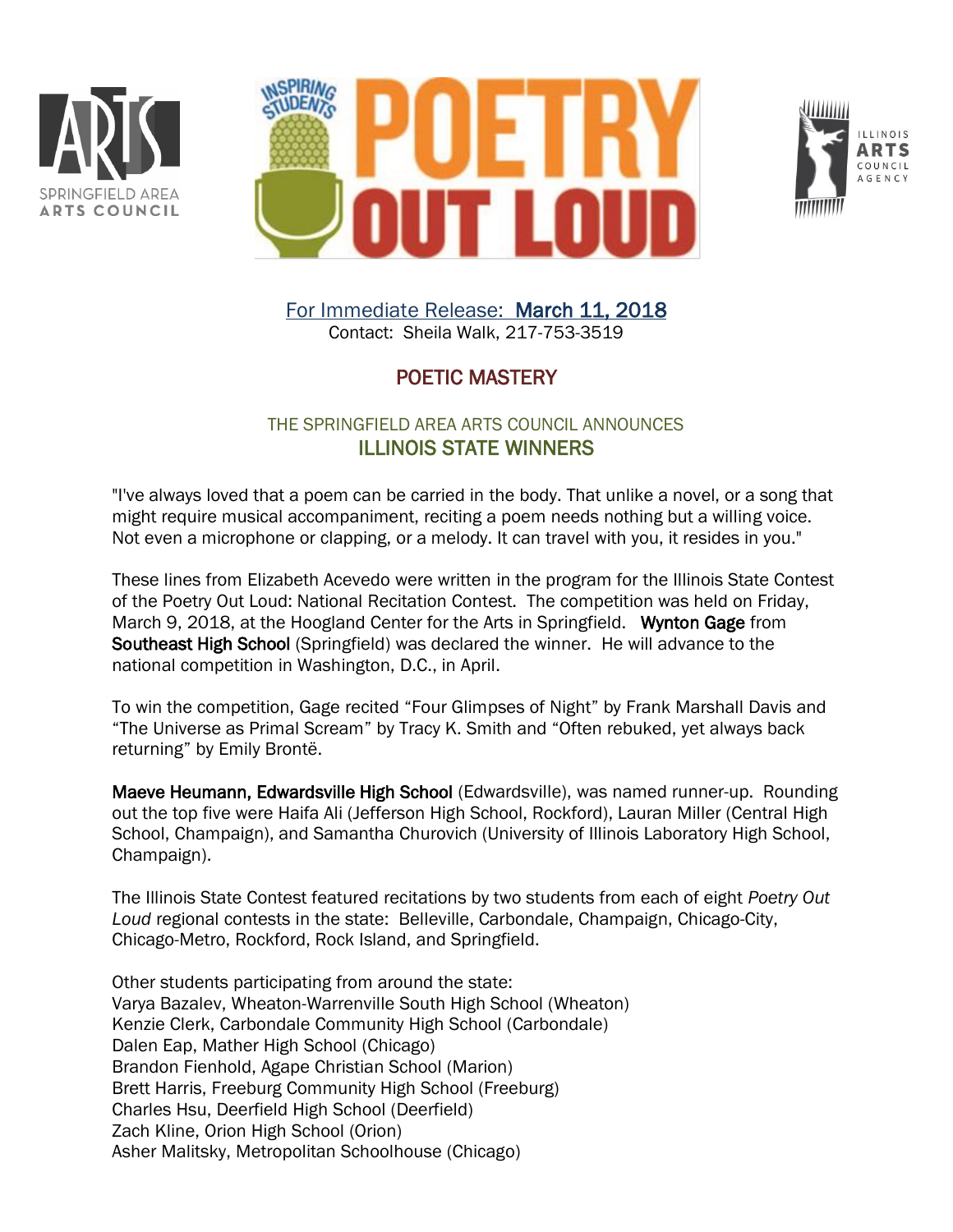Ana Plankenhorn, Jefferson High School (Rockford) Grace Sturtewagen, Annawan High School (Annawan) Cole White, Pawnee High School (Pawnee)

Contest staff for the 2018 Illinois State Contest included Recitation Judges: Rodrigo Carramiñana, Media, Pennsylvania – college dean and researcher Brian "Fox" Ellis, Bishop Hill – storyteller and author musician and poet Quraysh Ali Lansana, Chicago – teacher and poet Maurine Magliocco, Springfield – English professor emerita Accuracy judge: Jennifer Hudson, Decatur – poet and librarian Prompter: Doug Johnson, Bloomington – artist and executive director Scorekeeper: Bob Jessup M. C.: Jim Leach

Special guest at the contest was Willard Bunn, III, of Lake Forest, a Poetry Foundation trustee.

*Poetry Out Loud* in Illinois is a collaborative project of the Illinois Arts Council Agency and seven arts agencies, each of which hosts a regional contest. The *Poetry Out Loud: National Recitation Contest* is a national program that encourages high school students to learn about great poetry through analysis, memorization, performance, and competition. The National Endowment for the Arts and The Poetry Foundation, in conjunction with state arts agencies, support this nation-wide program with participants from all fifty states plus Washington, D.C., the U.S. Virgin Islands, and Puerto Rico.

In Illinois this year, 43 high schools were part of *Poetry Out Loud*. 166 teachers. More than 8,870 students.

"Among the benefits of the *Poetry Out Loud* program is that it helps young women and men find something they're good at. These students are so talented and insightful," said Sheila Walk, contest organizer, during the post-contest reception.

More information is available at [www.poetryoutloud.org](http://www.poetryoutloud.org/) or from the Springfield Area Arts Council (programs@springfieldartsco.org).

Attachments: Photograph of Wynton Gage - taken by William Richards; art by Jensine Williams Logos - Poetry Foundation and National Endowment for the Arts